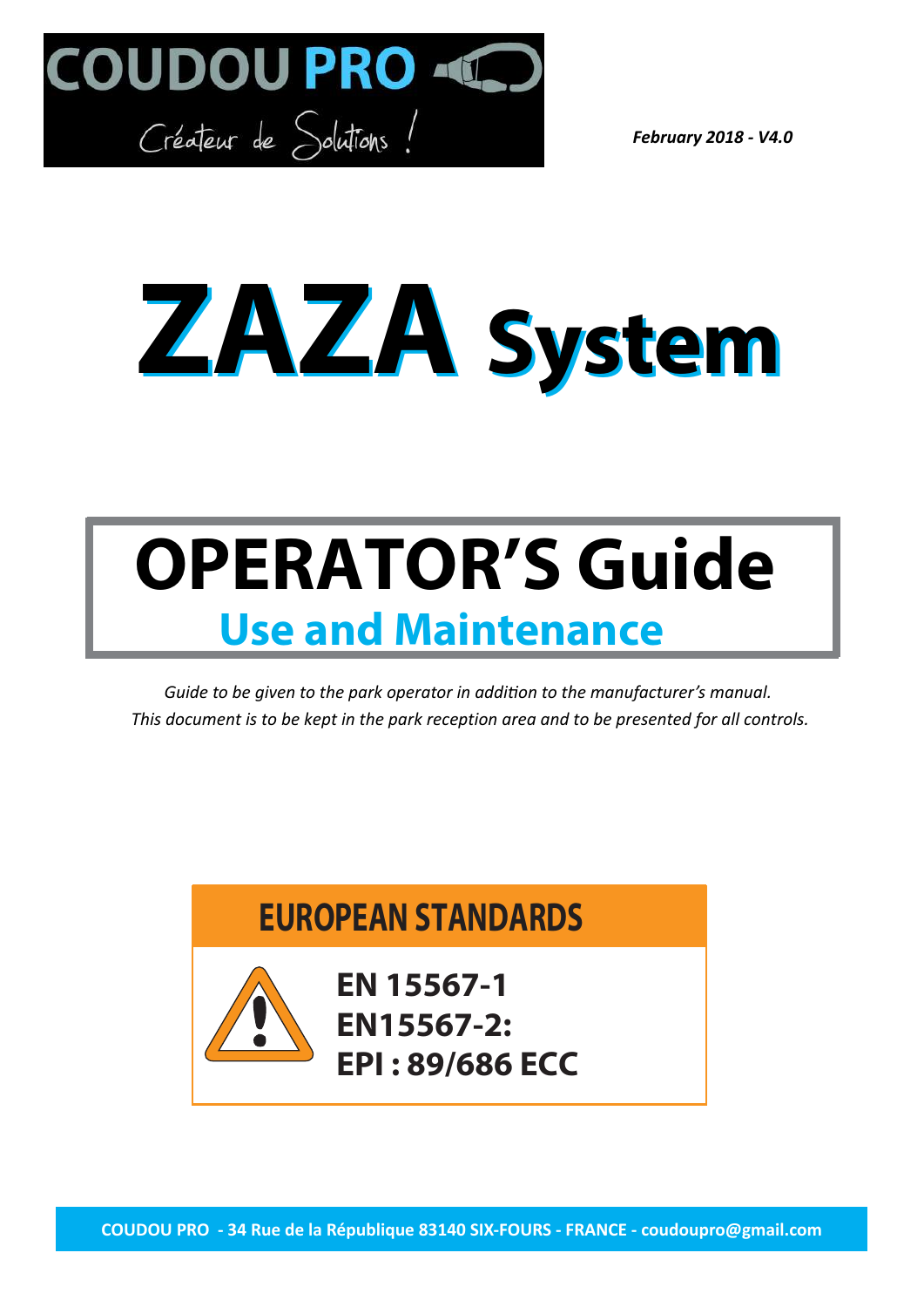## **SUMMARY**

| 1. INSTRUCTIONS FOR USE and MAINTENANCE OF THE «ZAZA CS» SAFETY HOOK p. 4 |      |
|---------------------------------------------------------------------------|------|
| 2. WARRANTY CONDITIONS FOR ZAZA SYSTEM COMPONENTS                         | p. 6 |
| 3. SERVICE LIFE OF ZAZA2 SYSTEM COMPONENTS                                | p. 6 |
| <b>4. SERVICE LIFE OF CONTINUOUS LIFELINE CABLE</b>                       | p. 7 |
| 5. CONTROLS, CHECKS AND MAINTENANCE                                       | p. 7 |

**IMPORTANT INFORMATION FOR PARK OPERATORS USING THE ZAZA2 SYSTEM p. 3**

*The ZAZA continuous lifeline safety device consists of an inseparable set of anchoring elements (platens, plates and safety hooks) as well as their modes of fastening. Any improper mounting or mounting of elements that are not part of the ZAZA system cancels all certifications, guarantees and all liability of the company COUDOU PRO.ZAZA safety hooks cannot be used as security elements on continuous lifeline devices other than ZAZA systems.Each ZAZA safety hook must be equipped with the lanyard locking system supplied separately from the the hook.*

**Language of the guide:This guide is subject to French law to the exclusion of any other legislation.It is wri en in French. In cases where it is translated into one or several languages, the French version will prevail in case of dispute. In the event of difficulties o omprehension or interpretati n of this guide, only the French text will prevail. This guide may, by decision of its author, at all times be orrected and/or improved within the framework of certain necessary technical updates and for its proper understanding.**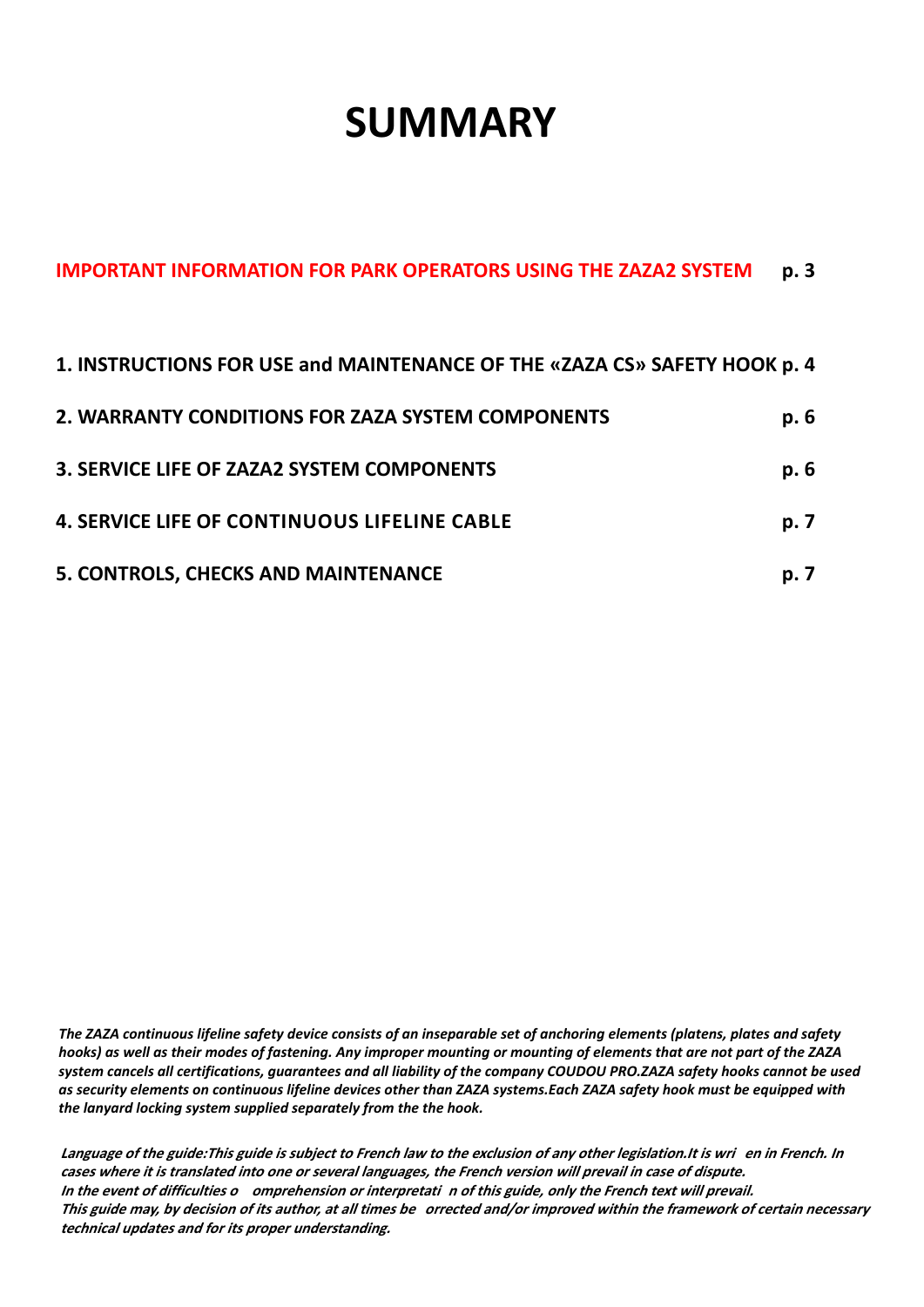#### **IMPORTANT INFORMATION FOR PARK OPERATORS USING THE ZAZA SYSTEM**

Park operators using this system undertake to comply with the instructions and recommendations specific to the use of the ZAZA2 system. Given this, they will pass them on to their staff or them to apply themselves.

 **The operator must have the conformity of its facilities checked after installation by an authorized inspection body (see section 6 of this guide).**

#### **IMPORTANT RECOMMENDATIONS**

**OK !**

The ZAZA CS safety hooks must be fitted directly and correctly (by a locking elastic)to CE compliant lanyards topersonal protective equipment (PPE) provided to each participant in accordance with the EN 15 567-1 standards in force.

 *Mandatory :* **Conform to the note of the manufacturer KONG** The ZAZA CS safety hooks must be directly attached to the lanyard and properly locked. In addition it will be equipped with a «rubber blocking» anti-slip device.

*Mandatory :* The safety hooks ZAZA CS must be equipped with «lanyard locking system» supplied with each hook (see installation instructions provided in sending brackets).

 **CAUTION:** The safety ZAZA line continues life is composed of a set inextricably linked to anchorage elements ( plates , plates and safety clips ) and their mounting methods . All non-compliant mounting . fixtures or items not being part of the system ZAZA cancel all certifications , guarantees and all liability society COUDOU PRO .

The safety hooks ZAZA may be used as security features on devices continuous lifeline other than ZAZA system.

**IMPORTANT:** In the case of using double lanyard with a safety hook ZAZA2 and a traditional **carabiner hook ZAZA2 is the only safety device system ZAZA2 lifeline.**

The second hook remains an element of progression and no safety even as a pulley (see benefits below) .

The benefits of using double la yard with a second carabiner:

 $\rightarrow$  allows the practitioner to keep his habits change on adventure trails by the passage of the hook and the transfer hook, **while being secured so standing by the safety hook.**

 $\rightarrow$  Used to regulate the flow on route avoiding too rapid movement by the passage of the hook and the transfer of the carabiner.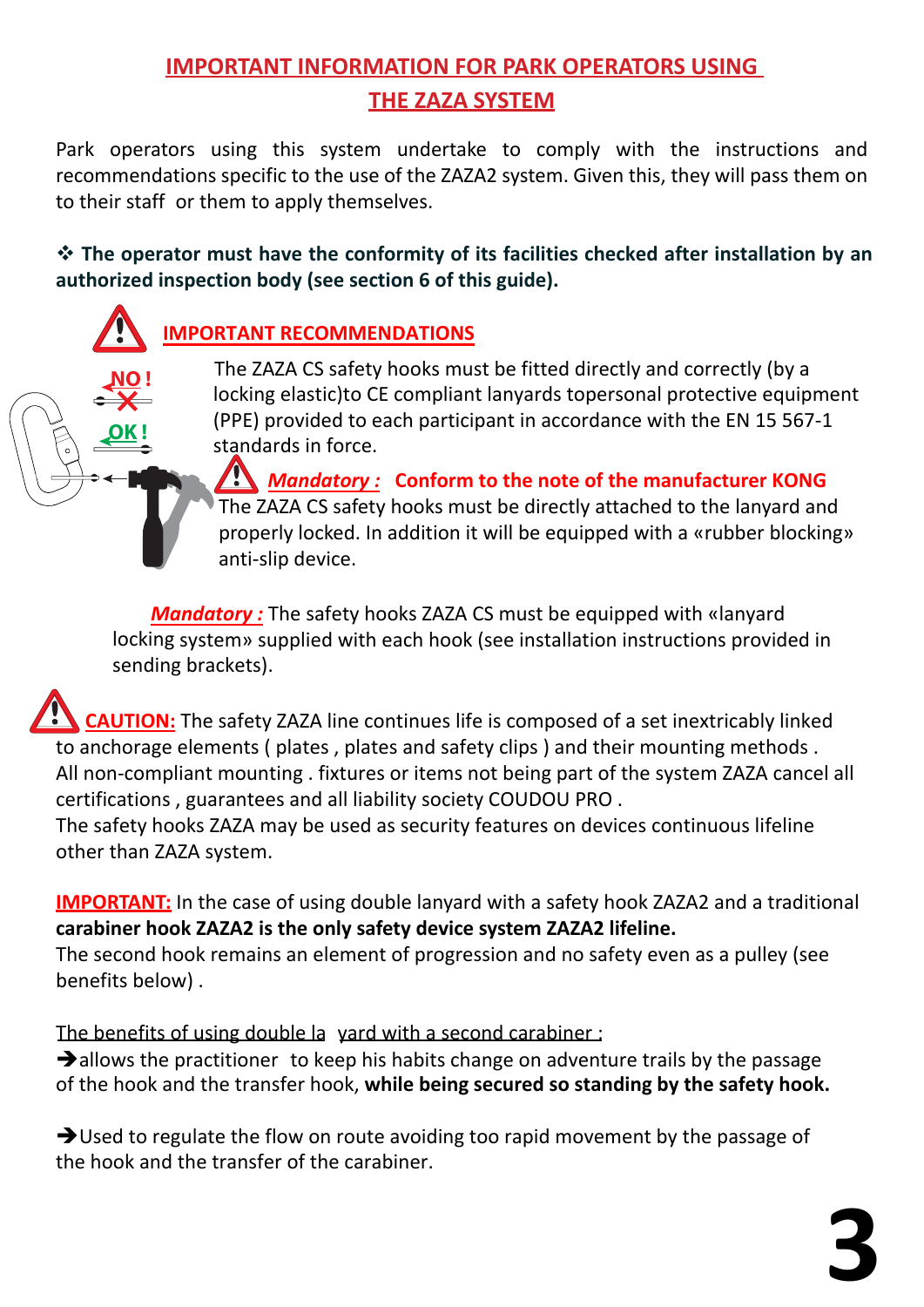#### **1. INSTRUCTIONS FOR USE and MAINTENANCE OF THE «ZAZA CS» SAFETY HOOK**

#### **1.1 / IMPORTANT INFORMATION REQUIRED TO BE PROVIDED TO OPERATORS**

Each park operator must be aware of recommendations or the use of the ultra-fast evacuation system fitted to the ZAZA security hooks

**When making equipment available to the customer, you must ensure that the ZAZA safety hook manufactured by KONG has its evacuation mechanism locked** (see Photo n°1: lock pin visible in locked position in the ferrule). It has a gap of 5.5mm (0.22 inch) between the two points so as not to be removed from the cable by the user (see photo n°1).

#### **1.2 EACH PARTICIPANT WILL RECEIVE INSTRUCTIONS FOR USE**

Before starting on the trails participants are required to do a test course (briefing) to verify that they have understood the instructions and mainly how to engage the ZAZA CS security hook at the start of each trail (see photo n°2) in accordance with standard EN 15 567-2.

#### **IMPORTANT: the operator must ensure that each participant has properly engaged the ZAZA safety hook at the start of each trail.**

#### **1.3 EVACUATION**

To evacuate a customer from the continuous lifeline, strike the evacuation mechanism locking pin using the specific key and bring down the ferrule to open the hook to disengage the cable (see photo n°3). Each operator must have a key allowing its opening.

**VERY IMPORTANT:** *After each opening of the evacuation mechanism, the operator must check that it is indeed returned to the "locked" position.*

#### **1.4 CONTROLS: comply with standard EN 15 567-2 «Control of equipment»**

a. It is important to carry out routine visual controls before and after the provision of the ZAZA safety hook to the customer in order to detect all problems.

**VERY IMPORTANT:** before the first entry into public service, operate the evacuation mechanism of each hook to verify that it works properly and freely.

You must clearly hear the «click» of locking on raising the ferrule which ensures that the locking pin is indeed in the «locked» position, the pin must be visible flush with the errule.

- b. It is also important to carry out a monthly functional control in order to check if the mechanism of evacuation is not damaged (seized up or crushed).
- **c. The ZAZA safety hook is part of the overall ZAZA system** composed of plates, safety hooks, cables and their mode of attachment.This forms a CPE assembly (Collective Protection Equipement) certified to standards EN 15.567-1. **The ZAZA safety hook will be monitored annually as part of the CPE**. Being attached to a batch of PPE (Personal Protective Equipment) provided to the customer, **it must be entered in the checks register in the same way as a PPE** with the date of commissioning and serial number (see Section 4.2 of this guide)

#### **1.5 MAINTENANCE AND STORAGE OF ZAZA SAFETY HOOK**

It will be appropriate, at the end of the season, to lubricate the safety hook evacuation echanism. Place the ferrule head-down to inject lubricant , make several back-and-forth motions of the ferrule to fully saturate the mechanism (see Photo n°4). Adapt the frequency of lubrication to the frequency of use (3 times minimum by season)

After the lubrication operation, for storage, hang the harness so that the hook head points down (see Photo n°5) so that the oil dries in the ferrule and does not run onto the ground. The safety hooks should be stored in a clean room, protected from moisture. Before puttin them into service the following season, it will be necessary to ensure that the evacuation mechanism is working properly.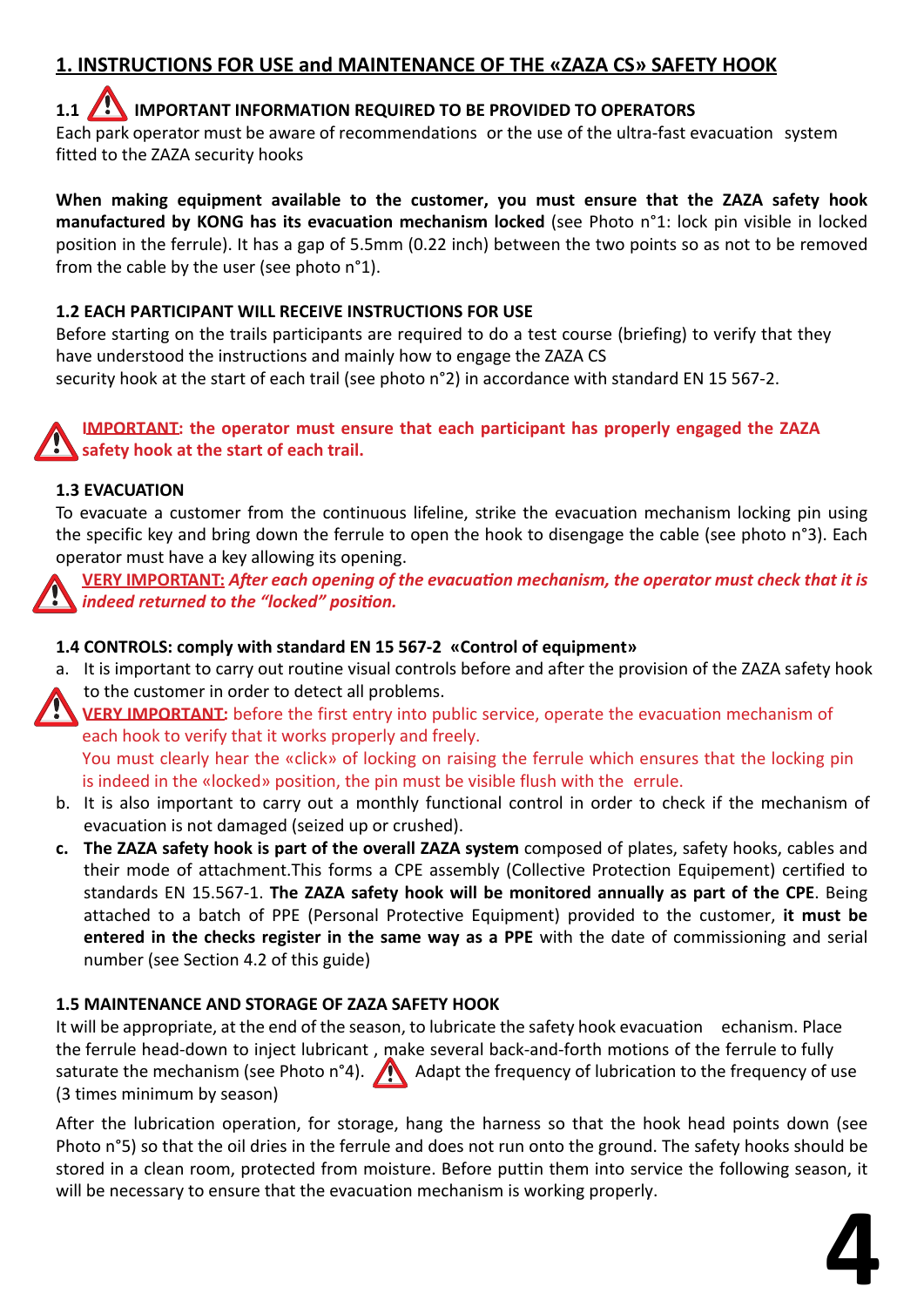





**To allow opening of the hook: Strike the locking pin using a key and bring the ferrule down.**

**IMPORTANT AFTER EACH OPENING verify that it is in the «locked» positio You must hear the «click» of locking which ensures that the pin is in the «locked» position**

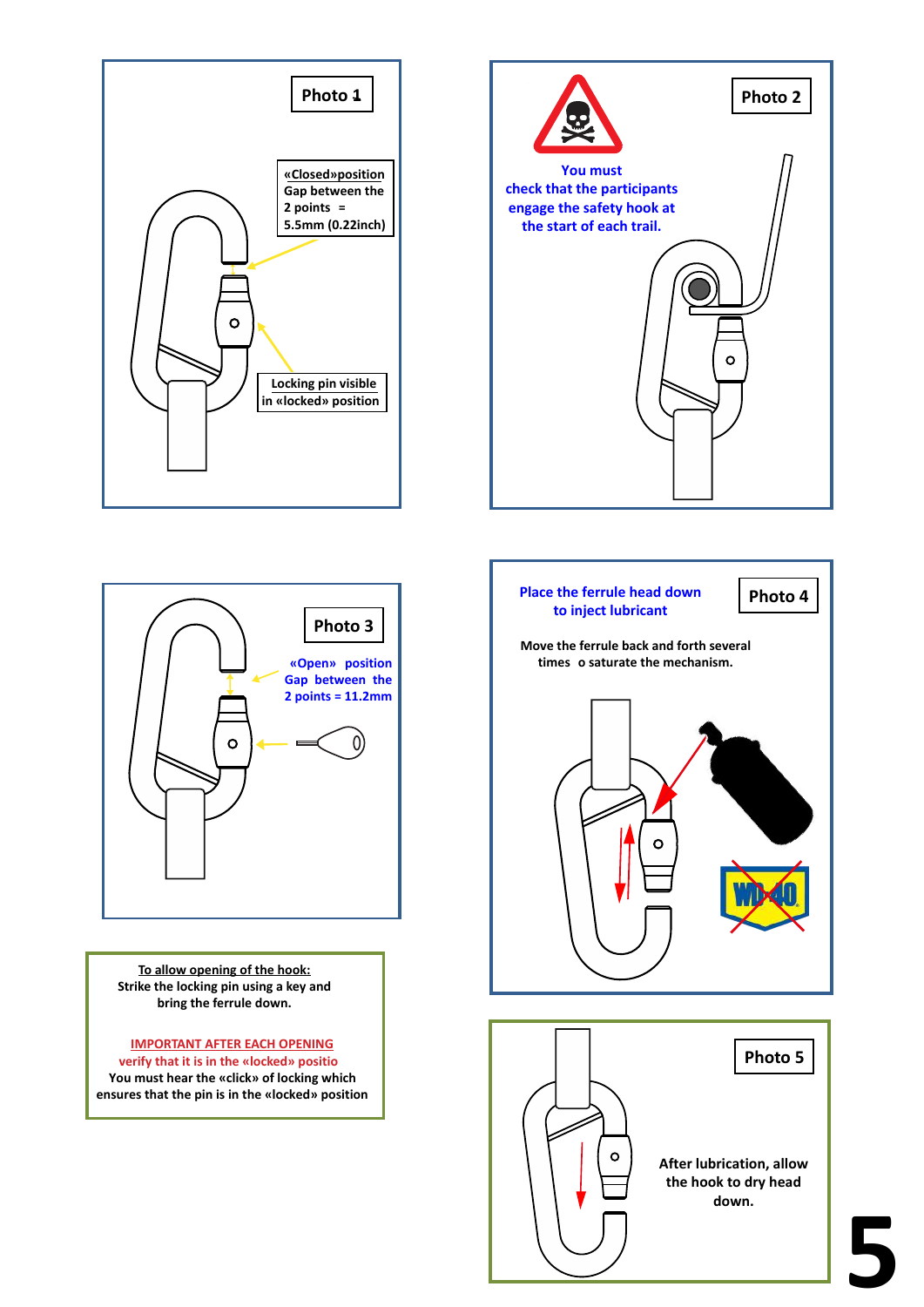#### **2. WARRANTY CONDITIONS FOR ZAZA SYSTEM COMPONENTS**

**2.1** The warranty takes effect from the date of invoice.

**2.2** Intermediate plates and zip line plates are guaranteed for 5 years against manufacturing defects (excluding improper installation, misuse or d terioration due o poor maintenance).

**2.3** The ZAZA fast evacuation safety hooks have a 2 year guarantee:

- excluding misuse (e.g.: putting on the ground in soil, dust or mud, fitting a lanyard that is too short or bad cable sag = high friction),

- excluding deterioration (poor maintenance, improper storage, etc. ..),
- excluding damage due to impacts or accidents,
- excluding modifications
- excluding normal wear of parts.

#### **3. SERVICE LIFE OF COMPONENTS** *(excluding cables and crimp sleeves)*

**3.1** The lifetime of the components of the ZAZA system starts from the date of commissioning. The date of commissioning shall be recorded in the information or park maintenance folder.

**3.2** The lifespan of the KONG ZAZA safety hooks depends on their frequency of use and their state of wear. Being attached to a batch of PPE, the date of commissioning must be recorded in the PPE control register with their printed serial number (eg 13 or 131 615 0282), the manufacturer's name: KONG / COUDOU PRO and model: ZAZA CS.

On each occasion before being made available the ZAZA safety hooks must be validated, according to standard EN 15 567-2, Appendix B, «Monitoring and Inspection of ersonal Protecti e Equipment.»

**3.3** The lifespan of the whole assembly of plates, bypasses and rings for jumps and vertical climbs of the ZAZA2 system depends on their frequency of use and their state of wear. During the mandatory periodic control, the inspection body will assess their condition and validate their use, in accordance with standard EN 15 567-2 Article «Controls and maintenance».